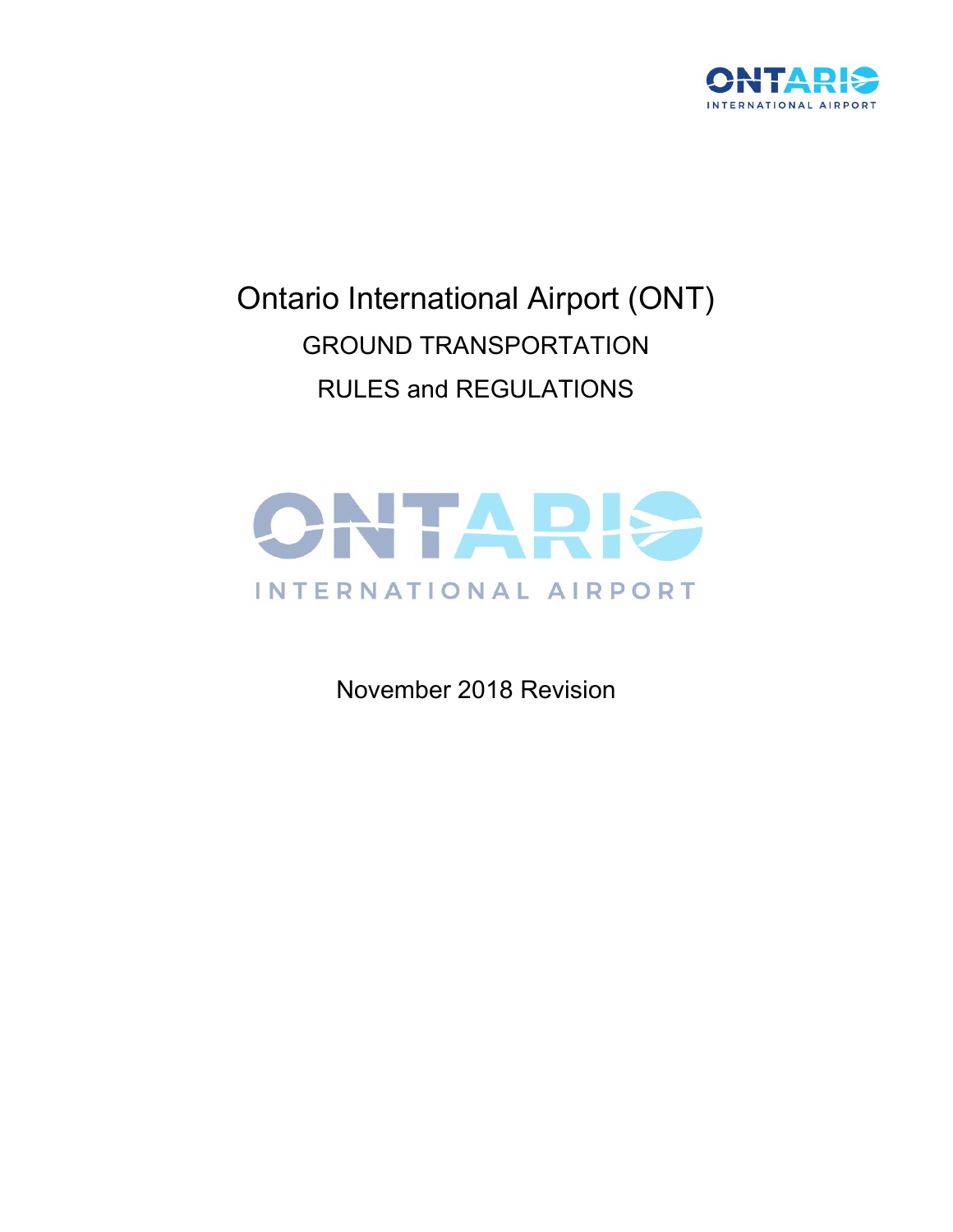

# **COMMERCIAL VEHICLES AND GROUND TRANSPORTATION OF PASSENGERS** - **LANDSIDE OPERATIONS**

# **11.01 General**

This November 2018 revision supersedes all previous Rules and Regulations regarding commercial vehicles and ground transportation of passengers. All commercial vehicles and the owners, operators, and drivers thereof transporting or offering to transport passengers shall operate at Ontario International Airport (ONT) in compliance with the applicable rules and regulations contained herein. (7-1.201 OMC).

Forinformation regarding groundvehicle operations in the secured **AirOperations Area (AOA)** see **Section 8 Motor Vehicle Operations.** 

All airport tenants or contractors are responsible for ensuring that applicants and employees can work safely in the airport environment. When making these decisions airlines and contractors are responsible for adherence to the Americans with Disabilities Act (ADA), Air Carrier Access Act (AGAA), Section 504 of the U.S. Rehabilitation Act, California Fair Housing and Employment Act, and such other rules and regulations that may be in place regarding the selection of individuals for employment at the airport.

#### **11.02 Definitions**

Airport Shuttle Stop: The curb space designated with an "Airport Shuttle" sign is for the exclusive use of the buses serving Airport parking lots, terminals, and car rental companies at the Consolidated Rental Car Facility (Con RAC).

Bus: A commercial vehicle designed for carrying more than 15 persons, including the driver.

Bus Stop: Curb space designated for public transit buses and marked with signage reading "Public Bus Stop" which may or may not include the transit company logo(s) and route number(s).

Charter Party Carrier of Passengers: See TCP.

Charter Vehicle: A commercial vehicle, including charter buses, vans, limousines, sedans, and station wagons owned by an operator holding a charter party carrier permit from the State of California Public Utilities Commission (PUC).

Circuit: Complete or partial loop of an access roadway in front of a terminal or the ConRAC.

City: City of Ontario

Commercial Vehicle: A motor vehicle of a type required to be registered under this code designed, used, or maintained to transport persons or property for hire, compensation, or profit.

Common Carrier: Persons and corporations, including passenger stage corporations, providing transportation for compensation to or for the public as specified in the California Public Utilities Code.

ConRAC: Consolidated Rental Car Facility

Concession Van Stop: The curb spaces designated for the loading of on-call passengers by PSC doorto-door concessions.

Courtesy Vehicle: A commercial vehicle operated by or on behalf of a hotel, motel, car rental, travel agency, private parking lot company, auto auction or similar business, which transports passengers or customers to and from the Airport without charging a fee for said transportation.

Courtesy Vehicle Stop (Outer Island): Curb space designated for the immediate loading and unloading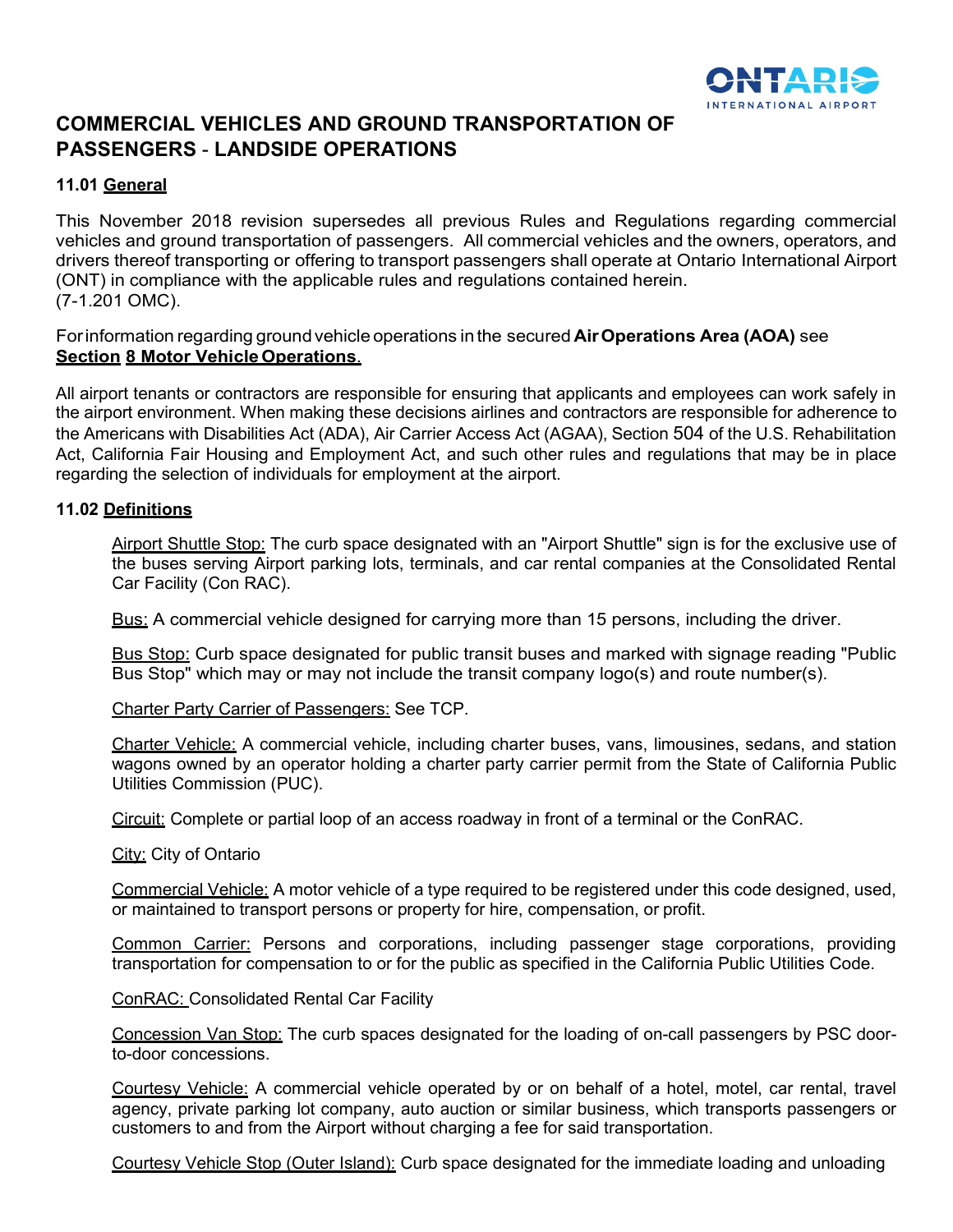of courtesy vehicle passengers and baggage. All car rental courtesy vehicle stops are located only at the ConRAC.



Crosswalk: Portion of a roadway distinctly indicated for pedestrian crossing by lines or other markings on the surface.

**DMV: California Department of Motor Vehicles.** 

Driver: An employee, agent, or independent contractor of an operator who drives or operates a commercial or courtesy vehicle upon Airport property.

Executive Director: The OIAA Executive Director or her/his authorized representative.

GO: General Order of the California Public Utilities Commission.

ICC: Interstate Commerce Commission

LA: License Agreement between the OIAA and the operator.

Limousine: Any luxury sedan, or either standard or extended length, with a seating capacity of not more than nine (9) passengers including the driver, used in the transportation of passengers for hire on a prearranged basis within California.

"Livery" License Plates: Limousines and luxury sedans licensed by the PUC that have the word "Livery" in red letters printed at bottom edge of license plates.

OMC: Ontario Municipal Code

ONT: Ontario International Airport

On-Call Service: Pick up and drop off transportation services conducted by a company authorized by the PUC to operate on-call or door-to-door services and initiated by a request from a customer.

**Ontario: City of Ontario** 

Operator: A corporation, company, association, entity or individual holding authority from OIAA to operate one or more commercial vehicles on the Airport.

Permit: A written authorization issued by the Executive Director which authorizes specific activity within the Airport.

Person: An individual, driver, operator, agent, corporation, partnership, or company.

PSC: Passenger Stage Corporation. Every corporation of person(s) engaged as a common carrier for compensation operating in the State of California under the authority of a PSC certificate, and as further defined in the California Public Utilities Code. Sec 1031 PUC

PSC and TCP Drop Off Zone: The inner curb space at each terminal designated for the immediate unloading of passengers of PSC and TCP vehicles.

PSC Licensee: PSC operating under the terms and conditions of an Airport Operating Agreement.

PUC: California Public Utilities Commission or the codes or statutes of the Public Utilities Commission.

Reservation: Prearranged transportation including arrangements made at the Airport.

Sedan: A commercial vehicle designed to carry five (5) or less passengers, not including the driver. Sedan does not include "taxicabs" which are defined hereinafter.

Solicitation: Any uninvited initiation of a conversation by a driver or agent of an operator with any potential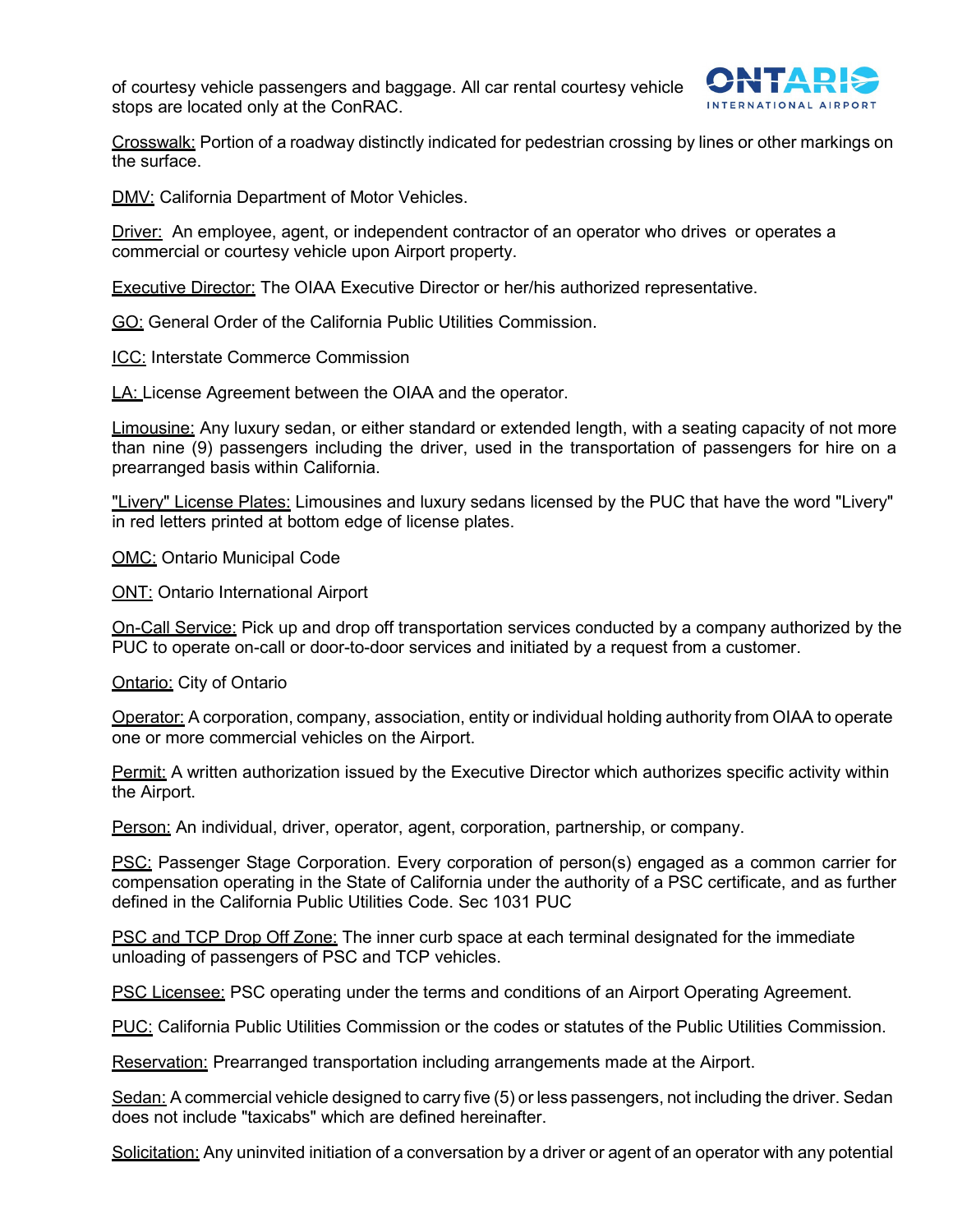customer, especially for the purpose of enticing or persuading said customer to use any service or facilities provided by the operator or any other operator.



Station Wagon: A dual purpose commercial vehicle designed for the transportation of persons and also designed in such manner that the seats may be removed or folded out of the way for the purpose of<br>increasing the carrying space within the vehicle. increasing the carrying space within the vehicle. The term includes, but is not limited to, types of vehicles that carry the trade names of station wagon, estate wagon, town and country wagon, and country sedan.

TCP: Transportation Charter Party. A common carrier holding a PUC certificate or permit authorizing the bus, van, or limousine transportation of passengers on a prearranged basis only. The party arranging the transportation has the exclusive use of the vehicle.

TCP Stops: Curb spaces designated for the unloading or loading of TCP vehicles

Taxicab: A commercial vehicle equipped with a taximeter authorized by the Airport and the City of Ontario to operate as a taxicab per the Transportation Network Company (TNC).

Taxicab Concession: Taxicab operating under the terms and conditions of an TNC

Taxicab Licensee: Taxicab operating under the terms and conditions of an Airport Operating Agreement, not authorized to transport outbound passengers.

Taxicab Stand: The curb space designated for taxicab loading and managed by a curbside coordinator authorized by the Airport.

Terminal 2 (T-2): Westernmost of the terminal buildings, closest to Vineyard Ave. 2500 E. Airport Drive, Ontario, CA 91761-2123

Terminal 4 (T-4): Easternmost of the terminal buildings, closest to the ConRAC and Haven Ave. 2900 E. Airport Drive, Ontario, CA 91761-2134

Trip Ticket: Proof of trip payment to be displayed by TCP carriers on vehicle dashboard or windshield.

Van: A commercial vehicle designed to carry between six and fourteen passengers, not including the driver. Conventional passenger station wagons shall not be considered vans.

VC: California Vehicle Code

VIN: Vehicle Identification Number

Waybill: A document or mobile data terminal containing an itemized account or list of passengers to prove evidence of transportation.

#### **11.03 Enforcement**

- a. Violations: Violations of these Rules and Regulations may lead to the temporary suspension (revocation) of the operator's right ("permit") to operate at the Airport. Repeated violations may lead to further suspensions of longer duration and ultimately to permanent termination of an operator's concession or license agreement with the OIAA. Immediate suspensions may result from violations of safety or authorization rules and may apply to the driver, vehicle or company involved.
- b. By enforcing these rules, the OIAA hopes to encourage orderly and safe ground transportation activities at ONT.
- c. Citations: Any City of Ontario Police Officer, Ontario Police Community Service Officer, or any employee of OIAA designated by the Executive Director shall have the authority to enforce these Rules and Regulations as stipulated.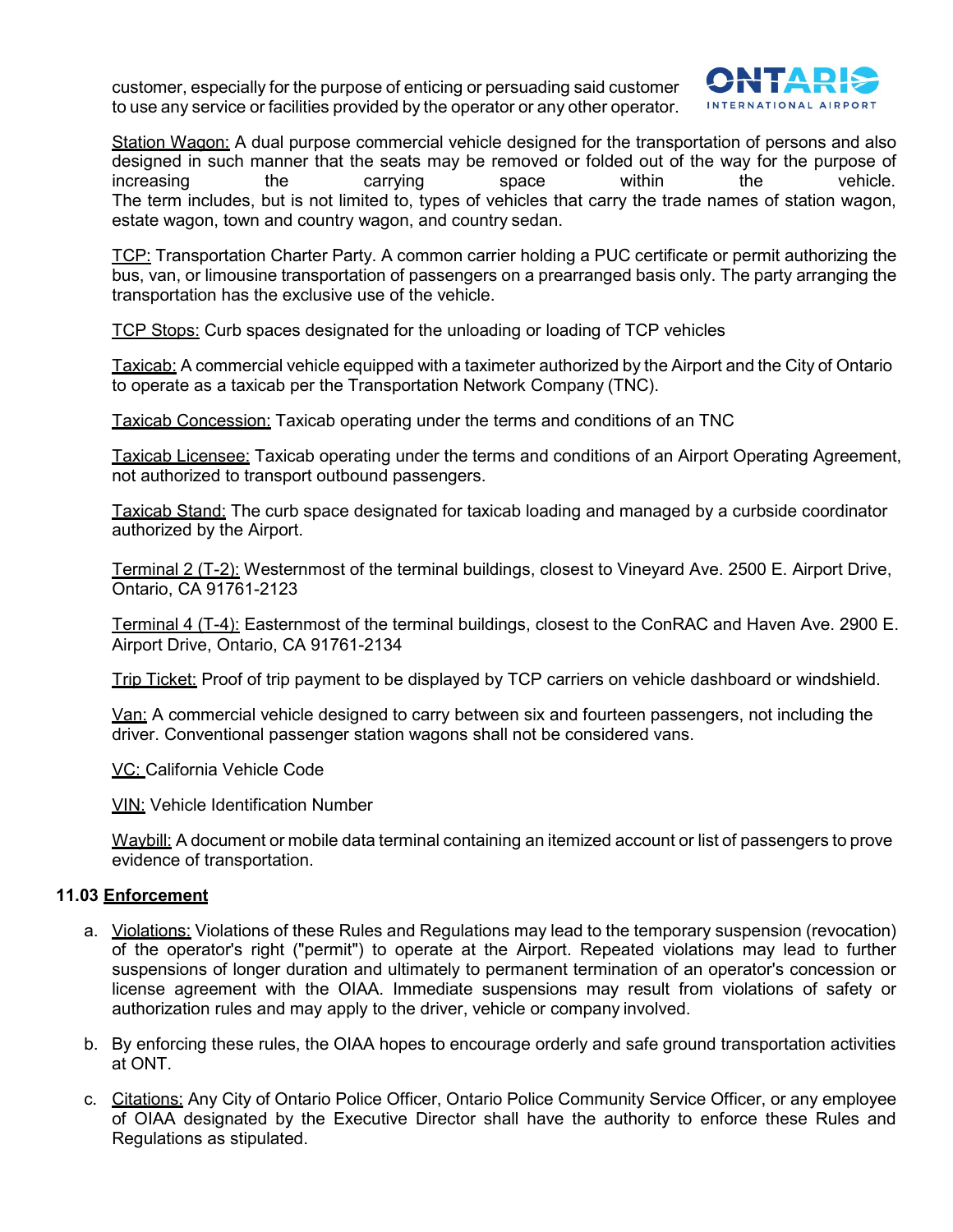1. Traffic Citations: Any City of Ontario Police Officer, or its designated representative, is authorized and empowered to issue a citation to any person, or detain the same as required, that is in violation of any



provision of the Ontario Municipal Code, any applicable provisions of the State of California Vehicle Code, or any provisions of other state or federal statutes. (7-1.902 OMC)

- 2. Administrative Citations: Administrative citations will be given for any infraction of these Rules and Regulations. Any City of Ontario Police Officer, or its designated representative is authorized to issue administrative citations for violations of these rules. These citations may be given in addition to any citations for violations of local, state, or federal laws.
- d. Administrative Penalties: The following listed penalties include all infractions received under a specific code type, or as otherwise noted, and within the noted period.

Many of the rules specify the actions of a driver; however, the carrier who is permitted by the Executive Director is responsible for the activities of its drivers. Therefore, these

penalties are against the carrier, and consequently, all its vehicles will be suspended when a suspension takes place.

| Code | <b>Number of Violations</b>    | <b>Suspension Penalty</b> |
|------|--------------------------------|---------------------------|
| A    | 5 violations in 360-day period | 1 day                     |
| B    | 5 violations in 360-day period | 3 days                    |
| C    | 3 violations in 360-day period | 5 days                    |
| D    | 2 violations in 360-day period | 10 days                   |
| E    | 1 violation                    | Immediate 10-days         |
| A&E  | Combinations                   | $15-30$ days              |

\*All above are subject to disciplinary action as deemed necessary by the OIAA

Carriers found operating at the Airport while on suspended status will be subject to the complete termination of its Airport Operating Agreement.

- e. Administrative Hearing: When an operator, driver, employee or agent of any operator is formally accused of violating these Rules and Regulations or when notified that a suspension is to be imposed, the operator holding the applicable OIAA permit shall have the right to an informal hearing before an impartial hearing officer provided by the OIAA. Operator requesting the hearing shall notify the OIAA within 10 days of citation or suspension receipt. The right to a hearing shall not be granted where the basis of the violation has been proven in a court of law or before another local, state or federal regulatory or governmental agency. Administrative hearings are public hearings and may be attended by other operators, drivers, OIAA personnel and members of the public.
- f. Time of Hearing: Except in situations involving safety, the revocation of any federal, state, or city authorization to operate, the termination of insurance coverage, or any other condition of like seriousness, operators shall have the right to a timely hearing on any alleged violation or suspension.
- g. Hearing Conduct: It is prohibited for a driver or representative of a company to engage in disruptive behavior in an administrative hearing or within the immediate vicinity of the administrative hearing location/office.
- h. Evidence: It is at the discretion of the hearing officer(s) to request and/or accept information from any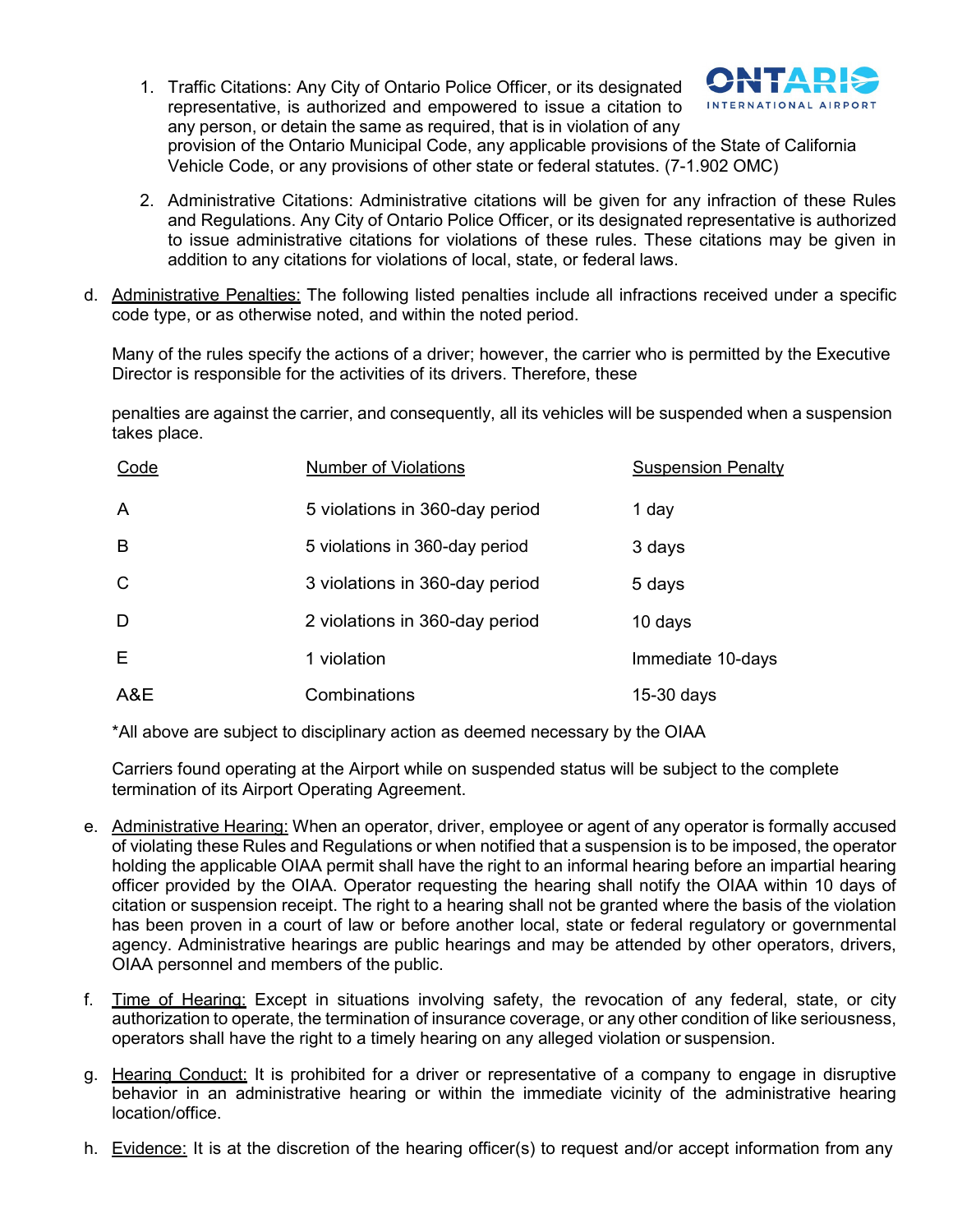interested or informed party, including Airport law enforcement personnel and Airport officials. II is the responsibility of the involved operator to have all relevant evidence ready for presentation at the time of the hearing.



i. Termination of Concession or License Agreement: The right of the OIAA to terminate any concession or license agreement to operate at Airport shall be governed by the terms and conditions of the applicable agreement. Hearing rights are not guaranteed to an operator where the OIAA seeks to terminate any such Airport concession or license agreement. The number of violations or suspensions imposed upon an operator may be considered by the OIAA in its decision to terminate an agreement.

The OIAA may terminate any concession or license agreement based upon the terms and conditions of the applicable agreement notwithstanding the violation, suspension, or penalties imposed or pending under these rules and regulations.

#### **11.04 General Rules and Regulations Applicable to All Commercial Operators**

- a. Authority to Operate: All commercial vehicles shall have current evidence of the following:
	- 1. Commercial vehicle registration from the DMV in the vehicle (E) 4000(a) VC 4454(a) VC 4462(a) VC
	- 2. Unexpired license plates of the appropriate type (or a temporary permit) from the DMV attached to the vehicle and a corresponding VIN. (E)
		- 5200 VC 5202 VC 5011.5 VC
	- 3. Where applicable, the appropriate PUC or ICC and/or City of Ontario permit, certificate, or authority to operate, including the display of applicable permit, certificate, or authority number where required. (E) 1031 PUC 5371 PUC 34507 VC
	- 4. Valid insurance coverage as required by the OIAA and DMV. (E) 16028(a) VC
	- 5. An ONT operating, concession, or license agreement issued by the OIAA for the type of operation conducted. (E) 7-1.202 OMC 3.02 GO 157 PUC 3.01 GO 158 PUC
	- 6. A OIAA permit decal or sticker ["Permit"] permanently affixed to the vehicle. (Issued to vehicles operated by an operator holding a license or concession agreement from the OIAA for ONT operations.) Permit shall not be transferable or assignable but shall be returned to the OIAA if the vehicle is removed from service. (E)
	- 7. Excluding charter limousines, autos-for-hire, courtesy limousines, and charter vans with a capacity of fewer than 15 passengers, a vehicle fleet number shall be displayed in such size as to be easily readable by the public. (C) 4.03 GO 157 PUC

4.03 GO 158 PUC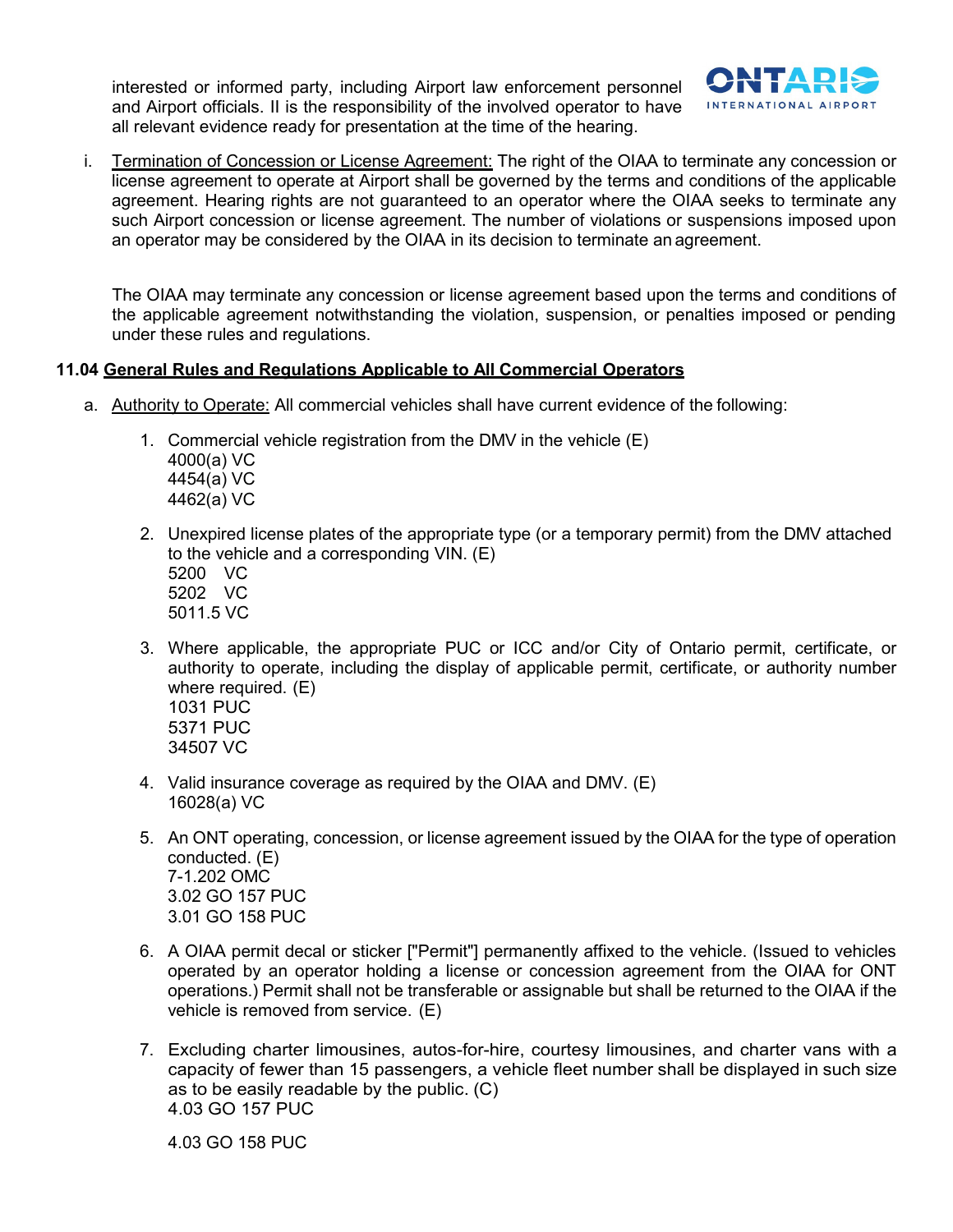b. Compliance with Law: Drivers of commercial vehicles shall strictly comply with these rules and regulations and those applicable rules, regulations, and laws found in the California Public Utilities, Vehicle Codes, theOntario Municipal Code, and any other codes or laws that are applicable. Airport Rules and Regulations, when legally permissible, shall take precedence over any other existing code, rule or regulation. (D)



- d. Public Utilities Commission Rules: Drivers, where applicable, shall operate all PUC authorized vehicles in accordance with PUC Rules and General Orders. (C)
- e. Right of Examination: Drivers of commercial vehicles shall allow any law enforcement officer, Airport official or designee thereof to examine their vehicle registration, temporary permits, trip tickets, waybills, and any other written evidence of authorization tooperate. (D) 4462(a) VC 3.01 GO 157(b) PUC
- f. Signs: Drivers of commercial vehicles shall comply with and obey all signs posted by the OIAA and City upon Airport premises. (D) 7-1.714 OMC 21461(a) VC
- g. Dual Authority: Operators of commercial vehicles, when dually authorized by the PUC to operate both as a charter party carrier or passenger stage corporation, shall operate on Airport premises and pay fees as either a passenger stage corporation or charter party carrier of passengers but not both. Each operator shall select only one method of operation and notify the OIAA of its selection in writing. Unless written notice to the contrary is on file with the OIAA, all operations shall be treated as charter party carrier operations. (B)
- h. Payment Procedures: Except as otherwise indicated in these rules, fees will be billable prior to permitting, as stipulated on the invoice and be subject to penalties specified in agreements for delinquent payments. Violators will be automatically suspended after the due date until payment is received. (E)
- i. Driver Identification Badges: Drivers of commercial vehicles, except charter operators, shall wear a photo identification badge while on Airport premises. The badge shall be attached to clothing above the waist, be visible to members of the public, indicate the first and last name of the driver, and identify the operator the driver represents. Drivers' courtesy vehicles may list their first name only. All non-driver personnel of operators shall wear identification badges while on Airport premises. Badges shall be of-a design approved by the Executive Director. (B)
- j. Driver Appearance: Drivers of commercial vehicles shall present a neat appearance and complywith the dress code specified in their operating agreement. (8)
- k. Driver Courtesy: Drivers and agents of operators shall be courteous to members of the public, all Airport law enforcement personnel, any state or local peace officers, all Airport officials, and all agents appointed by the Executive Director. (B)
- l. Driver Requirements: Every driver of a commercial vehicle shall be: licensed as required under the California Vehicle Code; under the direct supervision and control of the permit holder; and required to have· knowledge and understanding of the applicable provisions of the Airport Rules and Regulations for commercial vehicles. (D)
- m. Driver Disputes: Disruptive verbal disputes between the drivers are considered improper behavior and are not permitted at the Airport. (D)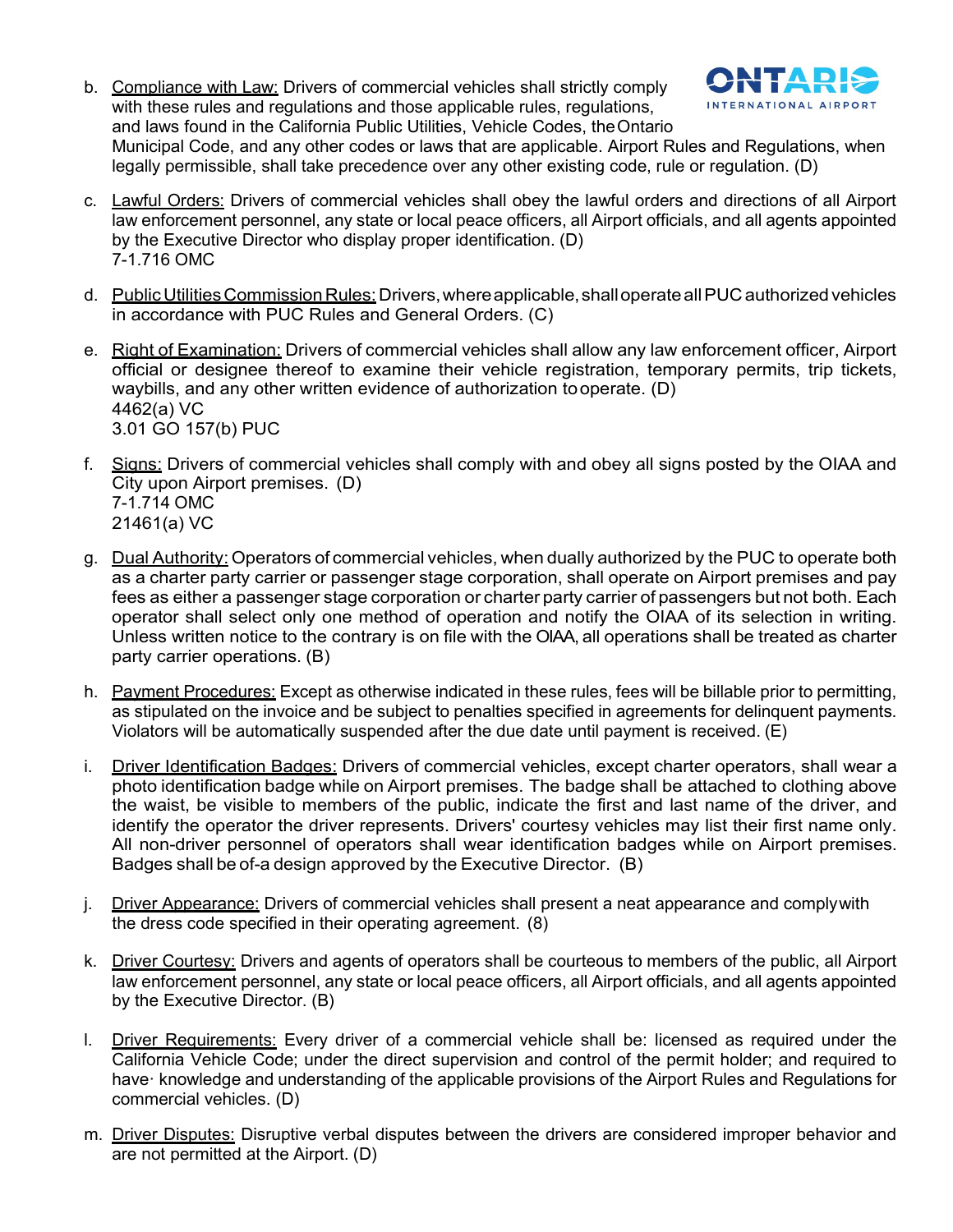If disputes graduate to physical altercations, law enforcement officers will be called to maintain control and handle the incident. Their actions to escort parties off Airport, place under arrest, or issue lengthy suspensions· will be supported by these Rules and Regulations. (E)



- n. Driver Conduct: Drivers of commercial vehicles shall not use, possess, or be under the influence of any alcoholic beverage or narcotic while operating a vehicle on the Airport. (E)
- o. Driver Daily Operating Limit: Drivers are required to operate in accordance with California Vehicle Code Section 21702(a) stipulating that no driver drive for more than 10 hours in any 24-hour period, unless fifteen (15) consecutive hours off duty have elapsed. (C)
- p. Soliciting: Drivers and third persons representing operators of commercial vehicles shall not solicit passengers on the Airport for any reason. (C) 7-1.203 OMC 7-1.204 OMC
- q. Advertising: Operators, their drivers, and agents of commercial vehicles shall not erect, post or place any sign, business card or any other form of advertising anywhere on Airport premises without prior written permission of Executive Director. (B)
- r. False Documents: Drivers and operators shall not use, display, alter, show, exhibit or transfer any temporary permit, trip ticket, waybill, registration form, decal, seal, receipt, or any other document which is false, invalid, revoked, terminated or expired. (D)
- s. Unfair Competition: Drivers, employees, and agents of operators shall not entice or attempt to entice any person possessing a ticket, voucher, or reservation with a competing operator, with intent to use a competing operator, to switch, or seek a refund for the purpose of using another operator. (C)
- t. Curb Coordinators and Customer Service Representatives: Operators and drivers shall not use employees or agents on a traffic island, sidewalk, or in a terminal for any reason without prior written consent of Executive Director. (C)
- u. Crosswalks: Drivers shall not stop any vehicle on or in a crosswalk. (A) 22500(b) VC
- v. Authorized Vehicles: Operators shall register each vehicle that is to be used pursuant to the operating, concession, or license agreement with the OIAA. All vehicles, except limousines, are to be of a common color scheme and markings to be readily identifiable as belonging to the operator. In addition, carriers operating under the authority of the PUC or ICC shall only use vehicles on airport which are in compliance with the specifications stipulated in their PUC or ICC authorization.  $(C)$
- w. Company Names, Logos, and Color Schemes: It is prohibited for any company to do business on Airport with a name that is identical to the name of an existing company. It is also prohibited for any company to use the logo or color schemes of any other company in a manner that may confuse the public. The Executive Director reserves the right to deny the use of any name, logo or color scheme. (B)
- x. Mechanical Condition: All vehicles shall be in good and safe mechanical condition and in compliance with the California Vehicle Code. (D) 24002 VC
- y. Unsafe Vehicle: It is prohibited for a driver to operate a vehicle at the Airport that is unclean or damaged to an extent that it endangers the health, safety or welfare of any person. (D) 4.02 GO 157 PUC 4.02 GO 158 PUC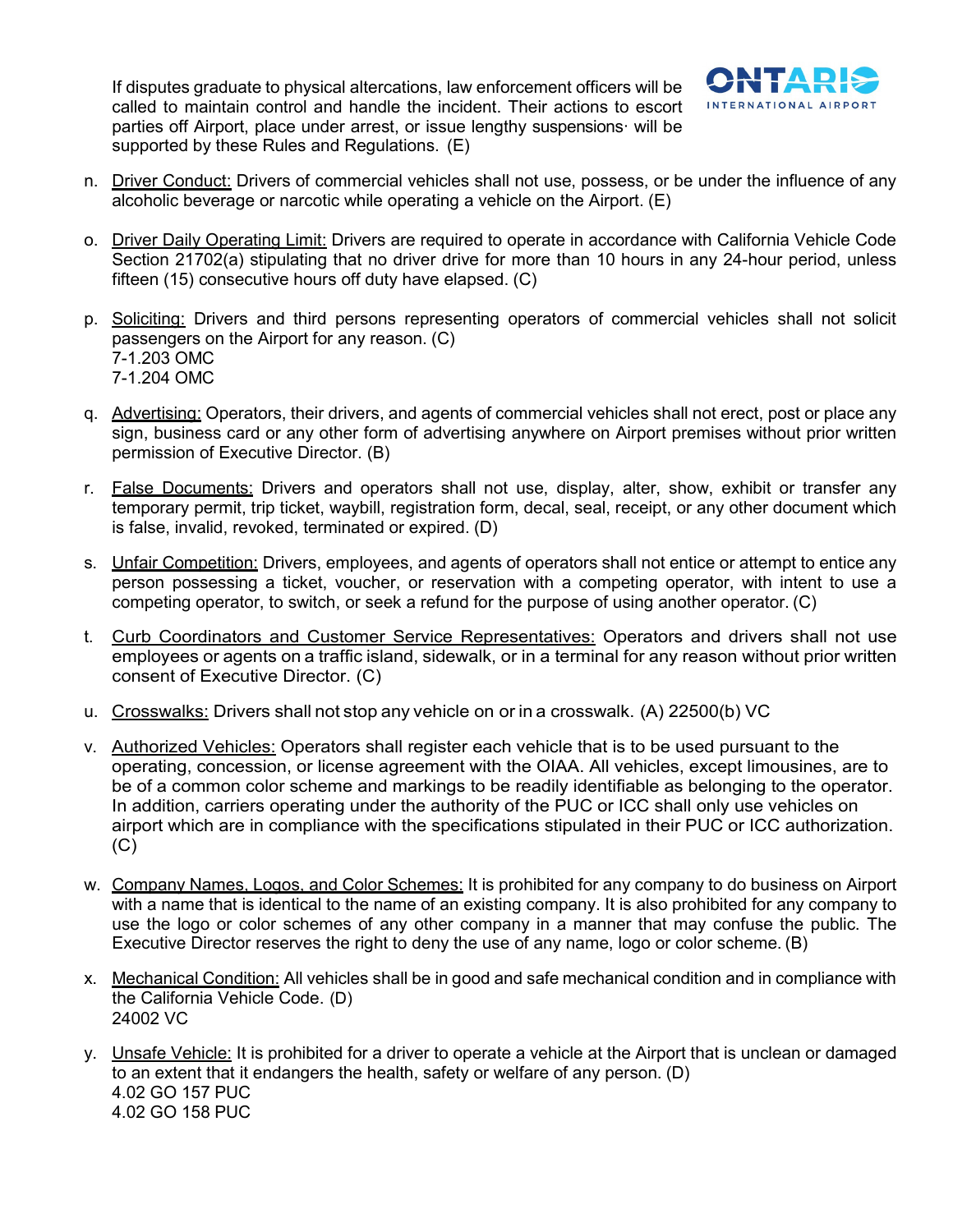z. Vehicle Inspection: All commercial vehicles shall be subjected to inspection under the California Vehicle Code and any guidelines established by the Executive Director. Any law enforcement officer, Airport official, or designee



thereof shall have the authority to inspect vehicles. Vehicles, which fail inspection, shall not be used to pick up passengers on the Airport until all noted deficiencies are corrected. (C) 2806 VC

- aa. Use of Vehicles: Drivers of any commercial vehicle shall not use their vehicle to unreasonably block, cut off or restrict the movement of a vehicle of another carrier parked at a curb. Upon arrival at any curb loading or unloading zone, drivers shall, to the extent possible, stop their vehicles at the furthermost front position of the applicable curb zone or stop. (B)
- bb. Cruising: Drivers shall not cruise the terminal roadways. (B)
- cc. Passenger and Baggage Transfers: Drivers or agents of any operator shall not transfer passenger(s) or baggage from one vehicle to another anywhere on Airport premises unless such transfer is necessitated by a vehicle breakdown or authorized by Executive Director. (C)
- dd. Parking Lot Tickets: Drivers of commercial vehicles shall not obtain any Airport parking lot ticket except for the purpose of paying the appropriate fee for the length of time their vehicles are legally parked in an Airport public parking lot. Operators are not to conduct business from any Airport parking lot. (B)
- ee. Vehicle Loading and Unloading Zones: Drivers of commercial vehicles shall stop their vehicles at designated vehicle loading and unloading zones only as directed by the Executive Director. Drivers transporting handicapped passengers must contact City of Ontario Police Department (909) 986- 6711 (24 hours), to make special arrangements for drop-off and pick-up. Drivers of commercial vehicles shall not load or unload passengers in the traffic or passing lanes. (C)
- ff. Unattended Vehicles: Drivers of any commercial vehicle shall not leave a vehicle unattended at any curb. Unattended vehicles may be cited or removed. If drivers must park or leave their vehicles unattended, they may park in the public parking facility subject to the posted parking rates or commercial vehicle holding area provided and approved by the OIAA for that purpose. (B) 22651 (n) VC 4-6.1701 (b) OMC
- gg. Customer Receipts: Each customer picked up on the Airport who requests a receipt must be issued a completed receipt. Each vehicle operating at the Airport must have a supply of said receipts at all times. Completed receipts will indicate the date, fee collected, driver name and signature, company name, phone number, and vehicle fleet number. (B)

#### **11.05 Passenger Stage Corporations (PSC) and Interstate Commerce Commission (ICC) Carriers, Applying to Vans and Buses**

- a. ONT Permit: Operators must have a current Airport Operating Agreement (permit) with the OIAA to provide PSC service at the Airport. 7-1.202 OMC 3.01 GO 158 PUC
- b. Applicability of Vehicle Code: Operators and their drivers shall comply with the provisions of the California Vehicle Code. (C) 1.06 GO 158 PUC
- c. Ontario Municipal Code Compliance: Drivers and operators shall operate vehicles in accordance with Title 7, Chapter 1, Ontario Municipal Code, and Airport Rules and Regulations. (C)
- d. PUC Rules: Drivers shall operate all PUC authorized vehicles in accordance with Public Utilities Commission Rules and General Orders. (C)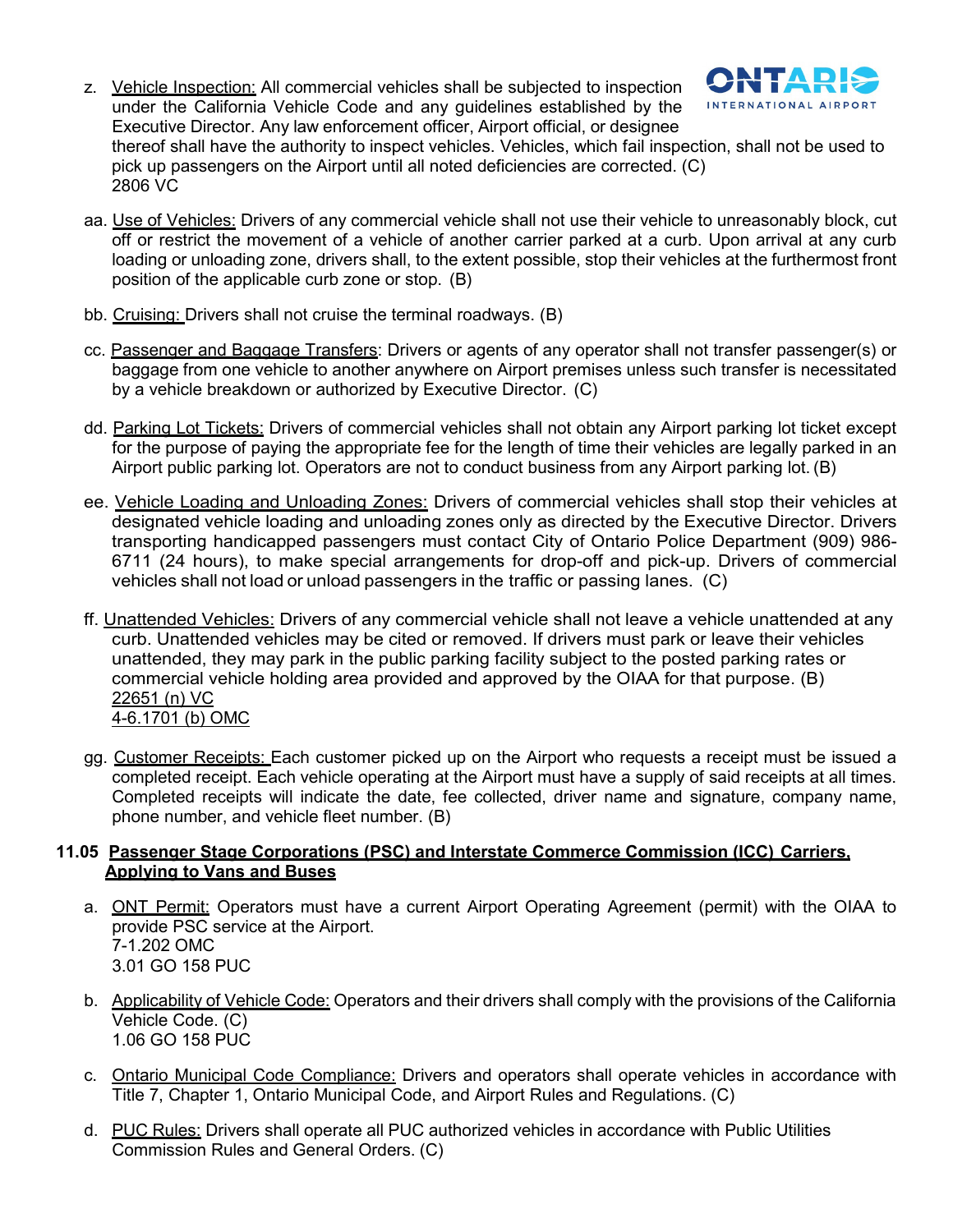

- e. PUC Certificate: No PSC shall operate or cause to be operated any vehicle without first having obtained a certificate of public convenience and necessity from the PUC. (C) 1031 PUC
- f. Authorized Destination: Drivers shall not transport any passenger to a destination or area of operations not approved in the operator's PUC or ICC permit, whichever is applicable. (C)
- g. Fees: PSC operators shall pay permit fees as established by the OIAA. (C)
- h. No Charter Party (TCP) Operations: PSC drivers shall not pick up any passengers or operate at Airport using charter party authority. (B)
- i. Display of Trade Name: Operators must display the name or trade name of the carrier on each side of the vehicle in a type style and size to be readily identifiable. (D) 4.03 GO 158PUC
- j. Display of Authority Number: The number assigned by the PUC shall be shown in full on all vehicles including the appropriate prefix "PSC" and the authority number. (C) 4.04 GO 158PUC
- k. Display of Tariff and Timetable Information: Carrier must conspicuously display tariff and timetable information in each vehicle and shall have copies available for distribution. Posted information shall include complaint procedures as stipulated in General Order 158 of the PUC or any future PUC replacement orders. (C) 804 GO 158 PUC
- l. Driver: Driver may or may not be a bona fide employee of the company for which he or she drives. Nonemployee drivers may be used, provided these sub-carriers hold charter party permits. (C) GO 158-A PUC
- m. Driver Appearance: All Ground Transportation personnel are required to dress in a neat, clean, and professional manner.
- n. Driver Conduct: Drivers must maintain a professional, honorable, and courteous demeanor at the Airport. Drivers may not solicit or "try to influence" a passenger with other transportation reservations to use their service. Drivers may not approach a passenger in another carrier's vehicle to undercut the rates of that carrier nor approach another vehicle to take passenger(s) out of another carrier's vehicle. (C)
- o. Gratuity: Drivers shall not pay any compensation, gratuity or reward to any Airport skycap, porter or other curbside or terminal person at Airport unless the latter is a uniformed employee of licensee and said employee has been authorized by the OIAA to be at curb or terminal location. (E)
- p. Starters or Agents: Only concession operators shall place starters at the designated pick-up areas of the commercial vehicle curbs. (A)
- q. Vehicle Parking: Drivers shall not park vehicles at terminal curb or at any locations in the Airport except as defined or designated by the Executive Director. Drivers must remain in their vehicles, unless immediately loading or unloading passengers. If drivers must enter the terminal, drivers must park their vehicles in the public parking lot subject to the posted parking rates. (B) 22519 VC 4-6 1701(b) OMC
- r. Vehicle Appearance: Vehicle interiors and exteriors shall be maintained in a clean and sanitary condition. In addition, operator shall not operate vehicles of different exterior colors or designs within its fleet at the Airport. (B)
- s. No Unattended Vehicles: Drivers of any commercial vehicle shall remain with their vehicles and shall not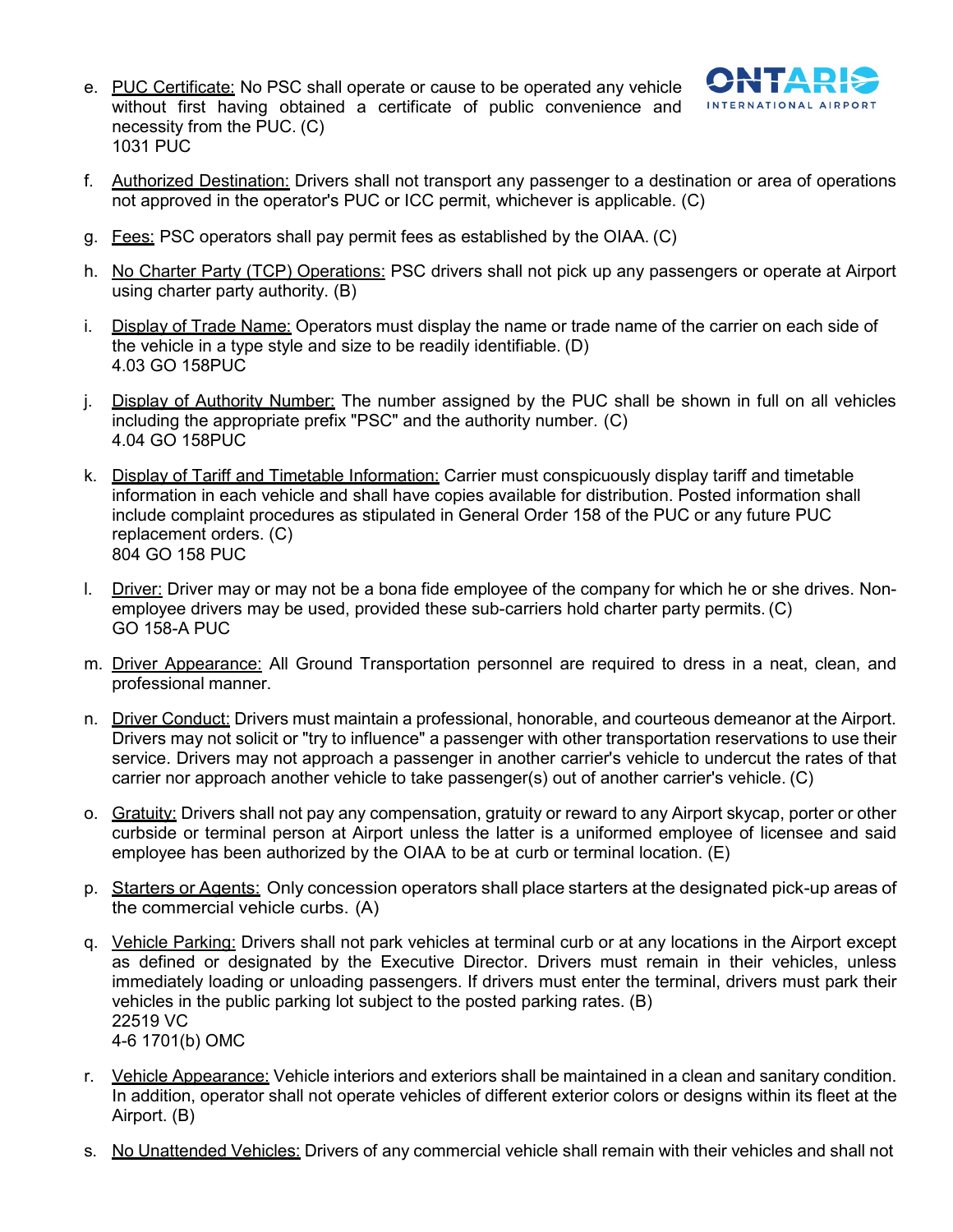leave a vehicle unattended at any curb. Unattended vehicles may be cited or removed. If drivers must park or leave their vehicles unattended, they shall park in the public parking lot subject to the posted parking rates. (B) 22651(n) VC 4-6.1701(b) OMC



- t. Company Names, Logos and Color Schemes: It is prohibited for any company to do business on the Airport with a name that is identical to the name of an existing company. It is also prohibited for any company to use the logo or color schemes of any other company in a manner that may confuse the public. The Executive Director or her/his duly authorized representative, reserves the right to deny the use of any name, logo or color scheme. (B)
- u. Services to the Disabled: Operators shall comply with the requirements of the Americanswith Disabilities Act. (C)
- v. Driver Courtesy: Drivers and agents of operators shall be courteous to members of the public. After both parties, drivers, and passengers have agreed upon the destination and the fee, driver shall not hold the passenger in the Airport longer than 30 minutes. (C)
- w. PSC Licensee Vehicle Signage: Vehicle signs must display the words "reservation", "special", or other words to that effect instead of destination. Additionally, the driver must have in his/her possession a completed waybill listing the name and number of persons in the party(s) to be met as well as arrival and destination information. (C)
- x. PSC Licensee Reservation Passenger Boarding: Drivers must proceed directly to their designated loading area to pick up their passenger(s). (C)

# **11.06 Transportation Charter Party (TCP) Carriers**

- a. ONT Permit: Operators must have a current Airport Operating Agreement with the OIAA to provide TCP service at ONT. (C) 7-1.202 OMC 3.02 GO 157 PUC
- b. Vehicle Registration: Operators must display commercial plates of the appropriate type and have current valid commercial vehicle registration from the DMV in the vehicle. (C) 4454(a) VC 4462(a) VC 5011.5 VC
- c. Applicability of Vehicle Code: Charter Party operators and drivers shall comply with the provisions of the California Vehicle Code. (C) 1.06 GO 157 PUC
- d. Ontario Municipal Code Compliance: Drivers and operators shall operate vehicles in accordance with Title 7, Chapter 1, Ontario Municipal Code, and Airport Rules and Regulations. (C)
- e. PUC Rules: Drivers shall operate all PUC authorized vehicles in accordance with Public Utilities Commission Rules and General Orders. (C) 5382 PUC 5411 PUC
- f. PUC Certificate: No Charter Party carrier shall engage in transportation services without first having obtained a PUC certificate of public convenience and necessity or permit to operate as a Charter Party carrier of passengers. (C)
- g. Fees: TCP operators shall pay single use fee and/or annual fees established by the OIAA.(C)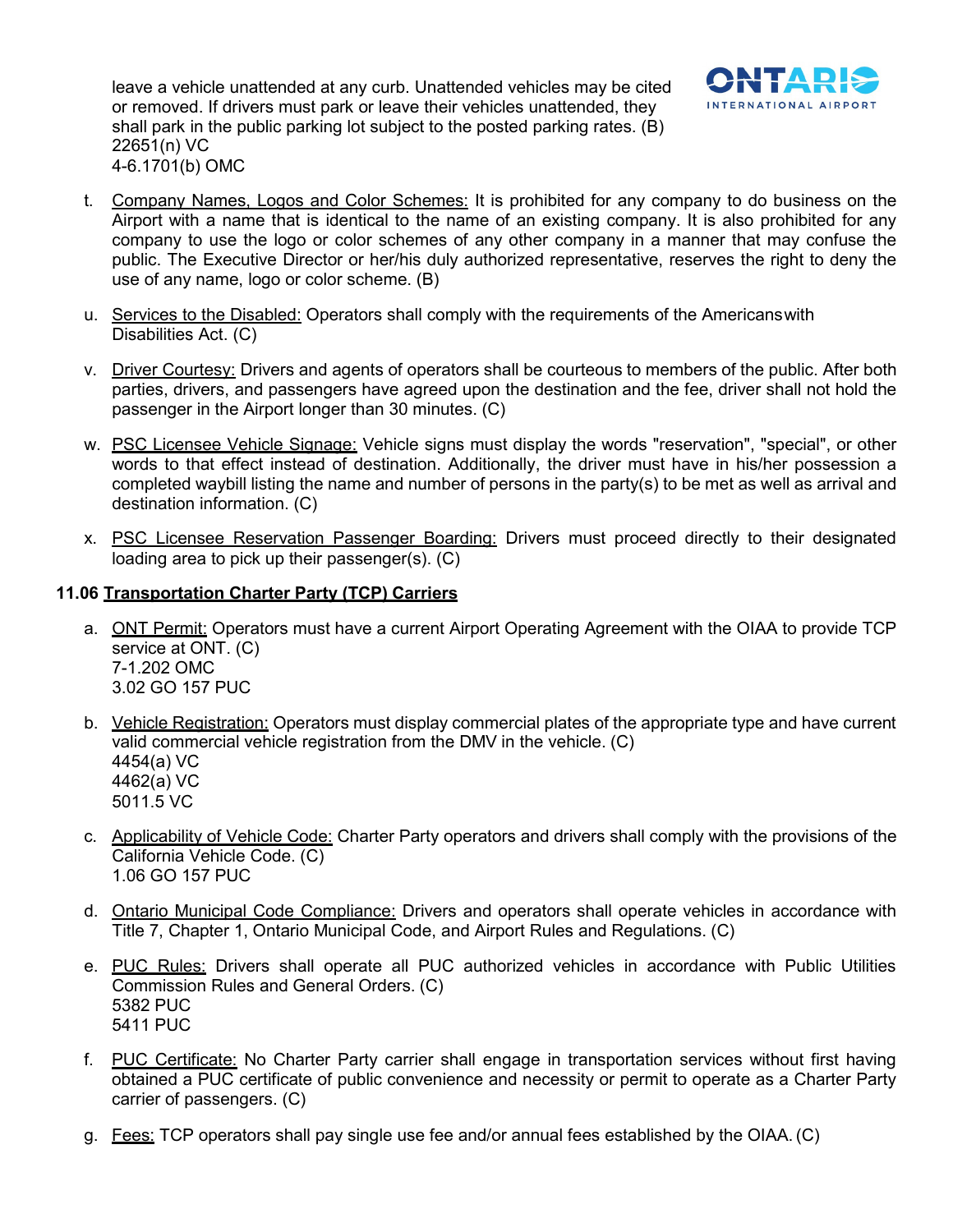h. Trip Payment: Charter Party carriers may purchase trip tickets at the time of trip or in advance for any future activity, 24 hours a day, seven (7) days a week, in the Parking Concepts Inc. office located at the westernmostend of Terminal 1 at, 525 South Vineyard Avenue, Ontario, CA 91761. This is subject to change at any time by the OIAA. (D)



- i. Trip Ticket: TCP vehicles must display a valid trip ticket on either the dashboard or windshield of the vehicle, as designated by the Executive Director, while operating in terminal roadways. Drivers shall not transfer, sell, or give up trip ticket to another driver from one vehicle to another vehicle unless approved by the OIAA. (D)
- j. Waybill: Driver must have waybill in their possession on the Airport showing evidence of prearranged contract. Drivers shall not pick up passengers other than as specified in the waybill contents. (8)

A waybill shall contain: name of carrier and TCP number, vehicle license plate number, driver's name, name and address of person arranging the charter, time and dale charter was arranged, number of persons in charter group, points of origination and destination, airline, flight number, and arrival time. 3.01 GO 157 PUC 5360.5(a) PUC

- k. No Passenger Stage Operations (PSC): Drivers shall not pick up passengers or operate at the Airport using passenger stage authority. (8) 3.03 GO 157
- l. No "Taxi" Signage: Charter vehicles shall not have displayed the word "taxi" or any other sign indicating that the vehicle is immediately available for hire or transportation. Drivers shall not operate as a taxicab service. (D)
- m. No Soliciting: Drivers or any employee of operator shall not solicit any Airport passenger with offers of "transportation", "taxi", "limousine", or any other such words which convey the idea that the vehicle is immediately available for hire without prior arrangement. (8) 5360.5(a) PUC
- n. Display of Trade Name: Bus and van operators must display the name or trade name of the carrier on each side of the vehicle as defined in the PUC Codes in a type style and size to be readily identifiable. (D) 4.03 GO 157

27900 VC 27901 VC 34507 VC

- o. Display of Authority Number: The number assigned bythe PUC shall be shown in full on all vehicles including the appropriate prefix "TCP" and the authority number as indicated in the PUC codes.(C) 4.04 GO 157 PUC
- p. Boarding Passengers: Carriers must board passengers only at designated areas. (B)
- q. Vehicle Parking: Limousine drivers shall not park vehicles at the curb unless immediately involved in loading or unloading passengers. Van and bus drivers may stop in the PSC and TCP drop-off area at the Airport for the immediate unloading of passengers and stop in the designated TCP loading areas for the time limit allowed by the Executive Director or his/her designee. Buses and vans may dwell for longer periods in the bus holding area at Terminal 1 located at 1940 East Moore Way. If van drivers must enter Terminal 2 or Terminal 4, they may park their vehicles in the public parking lot subject to the posted parking rates. (B) 22519 VC 4-6.1701(b) OMC
- r. Cruising: Driver shall not cruise in front of terminals or baggage claim areas. (A)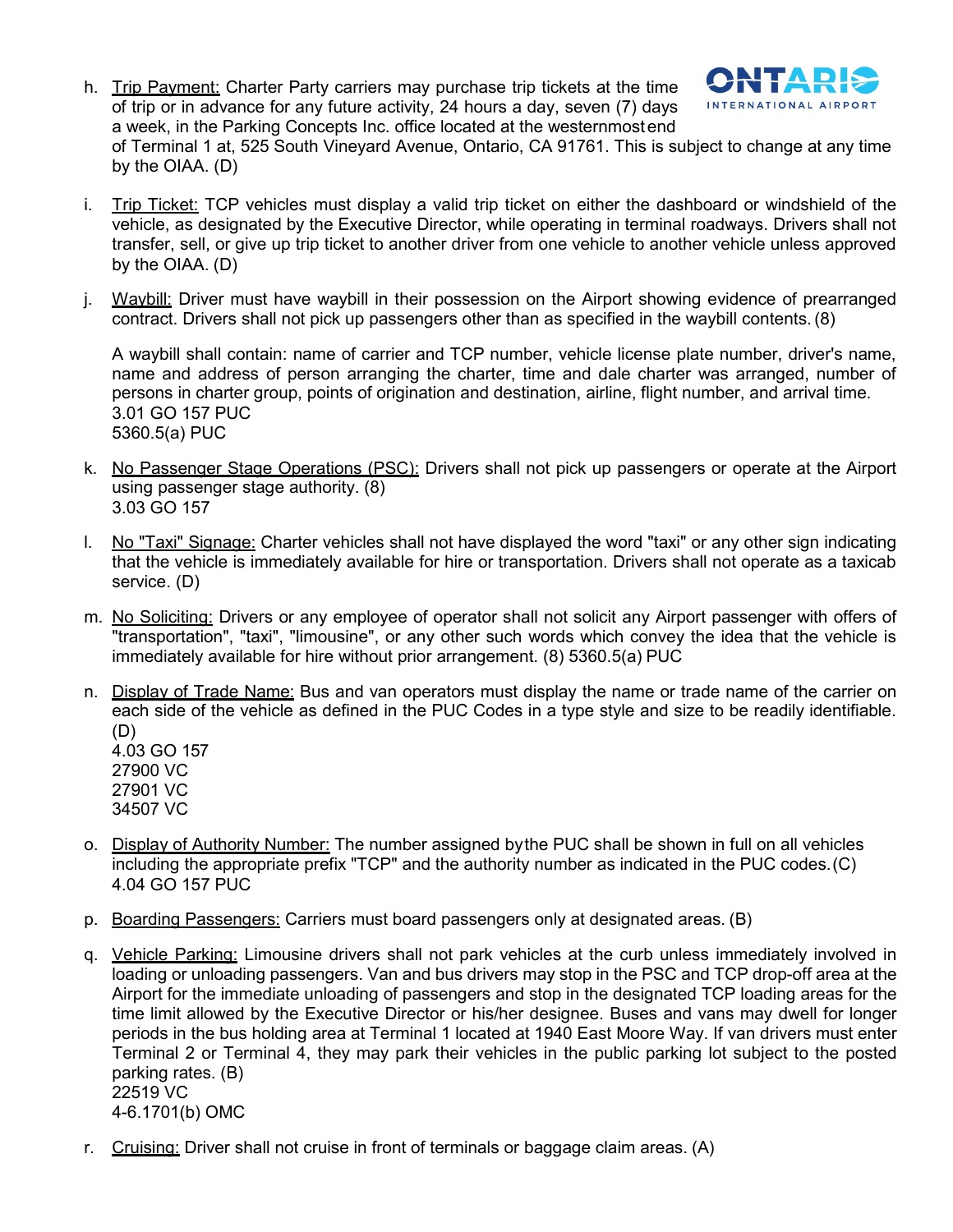#### **11.07 Courtesy Vehicles**



- a. ONT Permit: Operator must have a current license agreement (permit) with the OIAA to provide courtesy service at the Airport. Issuance of decals will be a part of the permit program. (C)
- b. Applicability of Vehicle Code: Operators and drivers shall comply with the provisions of the California Vehicle Code. (C)
- c. Ontario Municipal Code Compliance: Drivers and operators shall operate vehicles in accordance with Title 7, Chapter 1, Ontario Municipal Code, and Airport Rules and Regulations. (C)
- d. Fees: Operators shall pay permit fees as established by the OIAA. (C)
- e. Display of Trade Name: Vehicles shall have the name of the company offering courtesy transportation and the fleet vehicle number displayed on the rear and each side of the vehicle with the exception of courtesy limousines, sedans, and station wagons. (C)
- f. Loading and Unloading of Passengers: Courtesy vehicles shall load and unload passengers only at the areas designated and for the lime period specified by the Executive Director. Operators using the same vehicles (or using a vehicle displaying the name of multiple services) to transport off-Airport rental car patrons along with hotel/motel or Off-Airport parking patrons will be required to pick up and drop off patrons at the ConRAC or substitute location as directed by the Executive Director or his/her designee. Similarly, hotel/motel operators using vehicles to transport off-Airport parking patrons will be required to pick up and drop off patrons at the location designated for private parking to courtesy vehicles.(C)

# **11.08 Taxicabs**

a. ONT Permit: All taxicabs picking up passengers at the Airport shall hold a current City of Ontario Taxicab Permit indicating compliance with the Ontario Municipal Code requirements for taxicabs and automobiles for hire. The taxicab company must also possess an Airport Operating Agreement. (C)

Other taxicab companies shall not pick up passengers at ONT but may drop off passengers only at location(s) designated by the Executive Director. Non-concession cab companies found to be picking up passengers illegally may be banned from entering Airport property. (E)

- b. Applicability of Vehicle Code: Operators and drivers shall comply with the provisions of the California Vehicle Code. (C) 4-5.24 OMC
- c. Ontario Municipal Code Compliance: Drivers and operators shall operate vehicles in accordance with Title 7, Chapter 1, Ontario Municipal Code, Airport Rules and Regulations. (C)
- d. Fees: Taxicab operators shall pay a \$3.00 passenger pick-up permit fee as established by the OIAA. (C)
- e. Taximeter: Drivers/operatorsshall not operate a taxicab with a non-working taximeter. (C)
- f. Quality of Service: Taxicab drivers shall provide efficient and courteous service to all Airport passengers. This service shall include providing the most direct available route on all trips unless otherwise specifically requested by passenger. (B)
- g. Refusal to Transport: Drivers when "first up" at a taxicab stand shall not refuse to transport a passenger seeking transportation except as specified in the taxicab concession agreement or unless approval is first obtained from the Executive Director or his designee. Drivers shall not refuse to transport a passenger because of luggage or wheelchairs that can be accommodated in the passenger or trunk compartments. A short trip by a passenger shall not be a valid reason for refusing service unless an Airport approved short trip transportation program exists to transport the passenger. (E)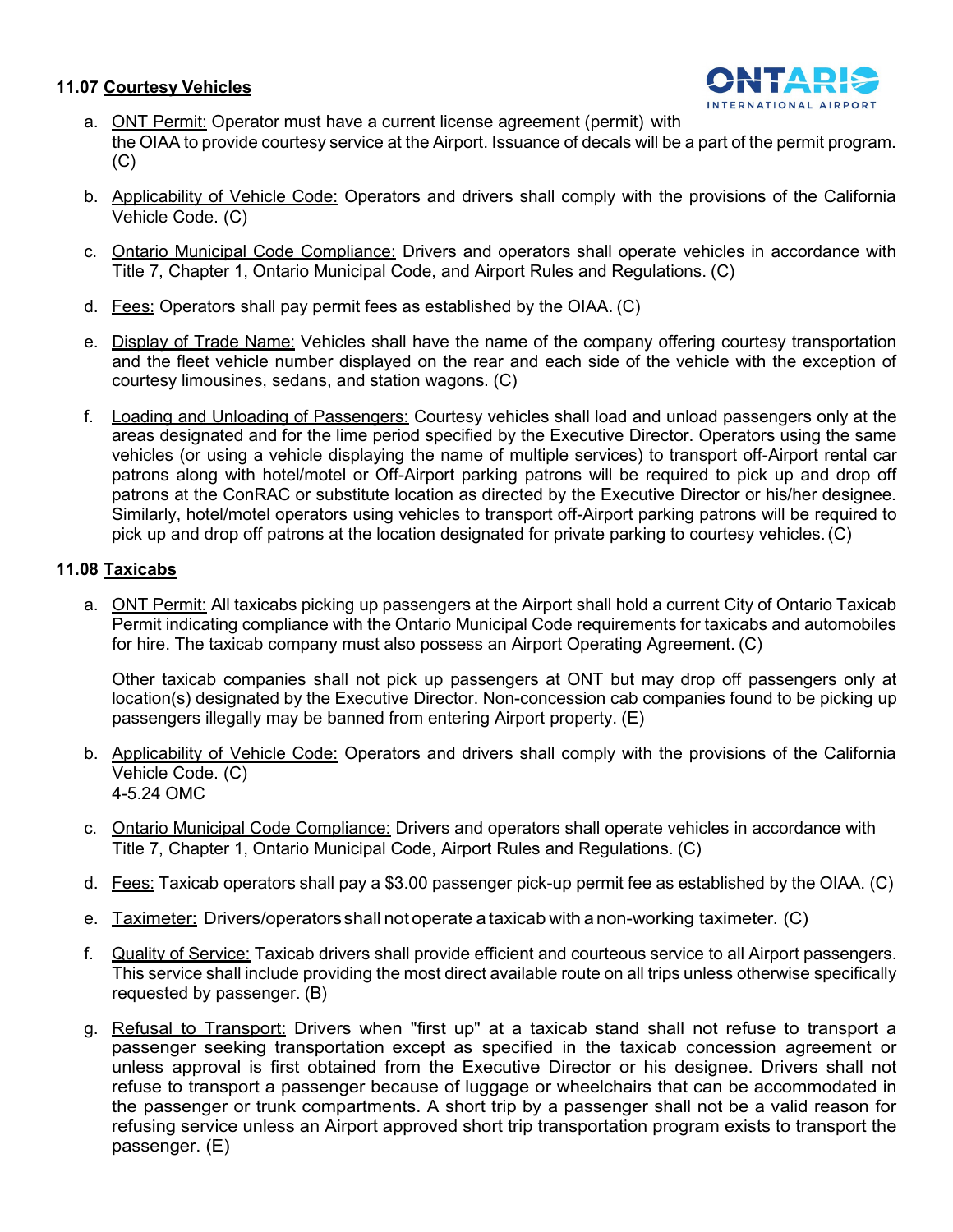h. Passenger Property: Drivers shall make a visual check of interior and trunk of taxicab at the conclusion of each trip to note any property being left behind by passenger. Drivers shall notify Airport Police of any property left behind in the vehicle within 24 hours. (B)



- i. Loading and Unloading of Passengers: Drivers shall pick up passengers only in areas specifically designated as taxicab stands and drop off only in locations designated by Executive Director. (C) 21112 VC
- j. Taxicab Stand Capacity: Drivers shall not attempt to stop, park, or load passengers at a taxicab stand which already contains the maximum allowed number of four taxicabs for that stand. (B)
- k. No Unattended Taxicabs: Drivers shall remain with their taxicabs always when in the taxicab stand area. (B)

# **11.09 Crew Transit Vehicles**

- a. Permits: Operators of crew transit vehicles shall obtain any permits required by ONT for their general operations. (C)
- b. Loading and Unloading of Passengers: Vehicles displaying the names of signatory air carriers shall load and unload passengers at areas designated by the Executive Director. All other carriers shall use their assigned areas for drop off and pick up. (C)

# **11.10 PSC/TCP General**

- a. Amendments: The Airport reserves the right to modify, change and amend these rules and regulations with the approval of the Executive Director or through the actions of the OIAA.
- b. Interpretation: The Executive Director shall interpret these rules and regulations and their meaning.
- c. Airport Use: Any permission granted by the OIAA, Executive Director or his / her designee, directly or indirectly, expressly or by implications, for any person to enter upon or use the Airport shall be conditional with these rules and regulations. Entry upon or into the Airport by any person shall be deemed to constitute an agreement by such person to comply with such rules and regulations. 7-1.201 OMC 3.02 GO 157 PUC 3.01 GO 158 PUC
- d. Chief Executive Officer (CEO): The CEO, or his designated representative, reserves the right to suspend or terminate any carrier which a flagrant or persistent violator of any rule or regulation or any operator or driver is who demonstrates consistent compliance problems with these rules and regulations.

#### **11.11 Taxicab Service Guidelines**

Ontario International Airport (ONT) allows taxicab concessionaires to provide curbside staff to assist members of the traveling public with advanced reservations.

- a. Pick Up Area:
	- 1. Ontario Airport Cab Service (marked as Bell Cab Company and Yellow Cab Company) are the only taxicab concessionaire authorized to pick up passengers on Airport property.
	- 2. Taxicabs must load passengers at the east end of the inside curb next the baggage claim areas at Terminal 2 and Terminal 4. The loading zone curb is painted with the word "TAXICAB" and has enough space to accommodate four taxicab vehicles.
	- 3. Under no circumstances are taxicabs allowed to pick up passengers at the white zones in